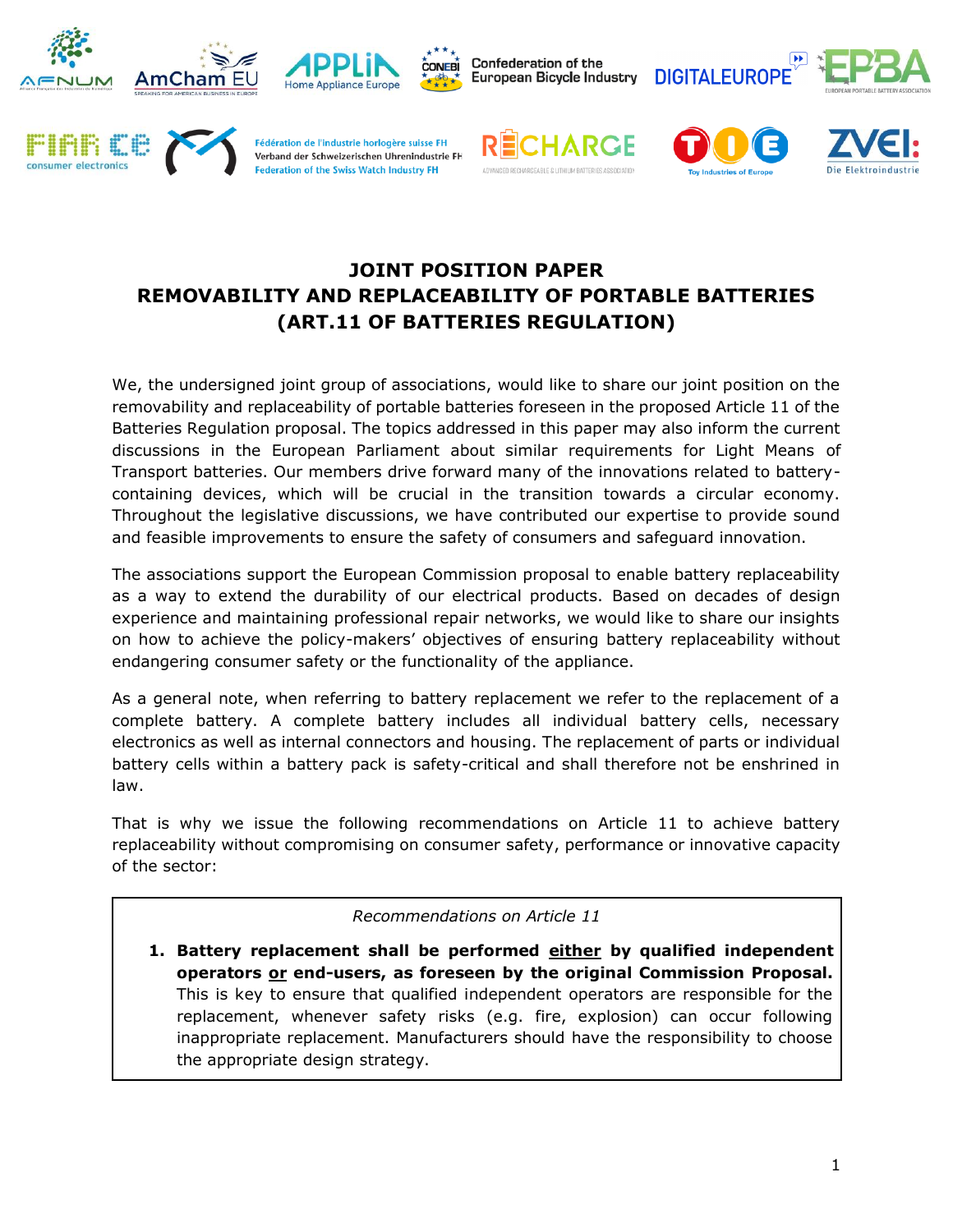- **2. An adequate transition time of at least 24 months** for the application of obligations on replaceability. 24 months is the minimum period to perform all design steps to enable safe replacement of batteries by independent operators.
- **3. A defective battery must be replaced by an authorised technically identical battery** to avoid untrained operators using incompatible batteries or unqualified repaired batteries potentially leading to damage for consumers and repair operators, including safety risks.
- **4. Replacement should occur with publicly or commercially available tools**. Such an approach would ensure that the Regulation is more future-proof, allows for future innovations both on the tooling and the design sides, and does not limit the development of future or integration of currently already available functionalities. Any reference to "basic tools" should be removed.
- **5. Replacement should occur without causing permanent damage**. It is necessary to add the word "*permanent*" to damage, in order to enable independent operators to repair potential damage they may cause to the appliance during the replacement. For instance, replacement of batteries may lead to seal damages and to the need to replace them to ensure appliance safety (e.g. water tightness). As long as this damage is reversible, this should be allowed by the Batteries Regulation.
- **6. Safety in software**. Regulators, if they were to regulate software used in battery replacements, need to ensure that software is still allowed to prevent safety incidents and thermal events by establishing compatibility of the spare battery and its charging mechanisms with the device.

Please find detailed explanations on the recommendations mentioned.

## **1. Replaceability performed by qualified independent operators**

It is important for manufacturers to pursue battery replaceability designs by end-users or professional operators allowing for best results in terms of durability, safety, repairability, and usability while also keeping enough flexibility for innovative designs and functionalities to be offered. As the Ellen MacArthur Foundation recognised already in 2017, *"there is no silver bullet in terms of design for circularity. What will determine the success of the design is whether it fits within the broader system in which the design operates."* Companies may follow an end-user or a professional-operator repair strategy and *"both models have the potential to support a more circular use of resources […] under the right conditions."*<sup>1</sup>

Article 11 of the new Batteries Regulation is regulating fast-paced, innovation-driven sectors. Innovations such as bendable batteries, printable batteries or new chemistries might enable

<sup>1</sup> Ellen MacArthur Foundation, *Circular Consumer Electronics: An Initial Exploration*, 2017 <https://emf.thirdlight.com/link/uylh69ffuojx-2dt8yd/@/preview/1?o>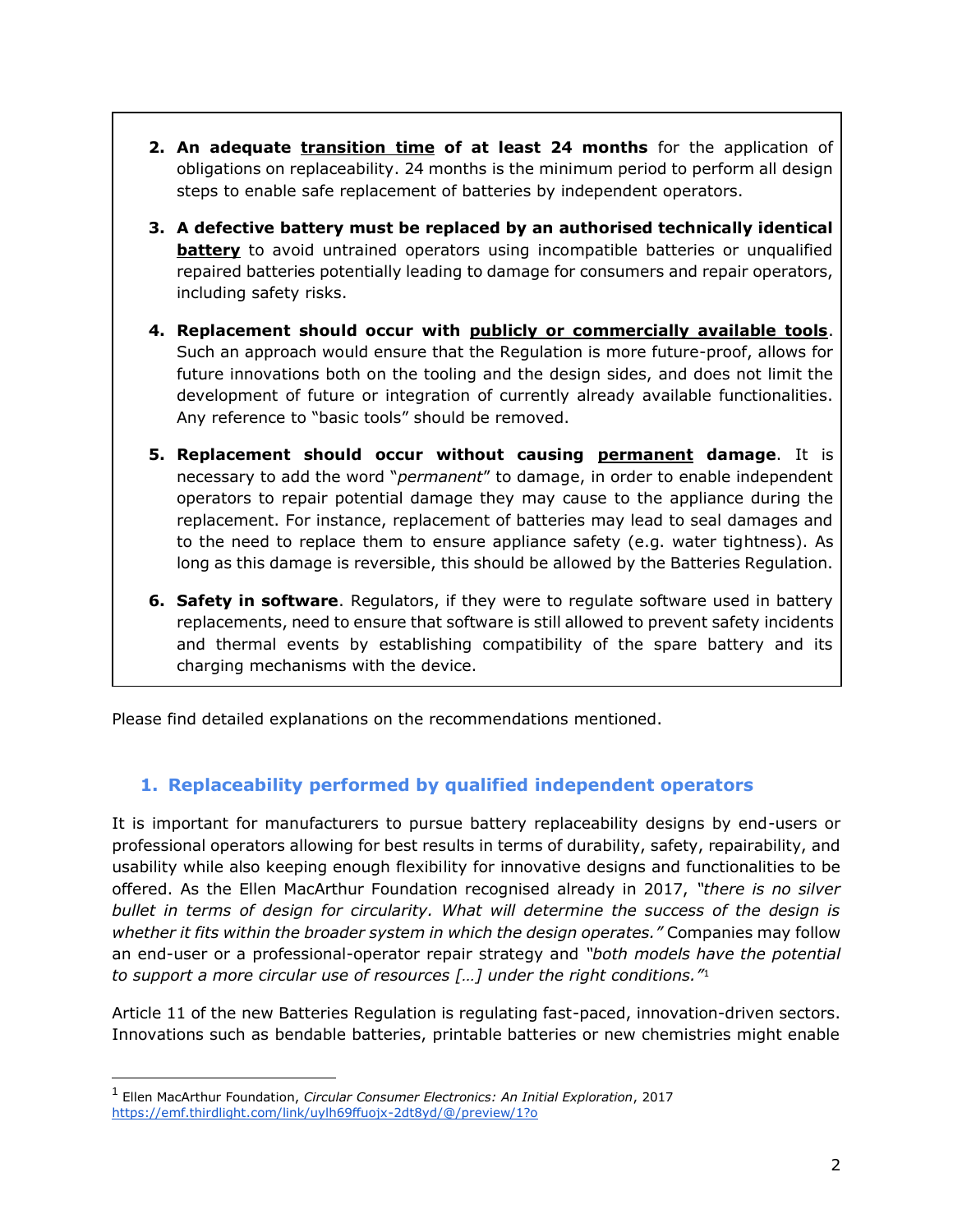functionalities or products previously unthinkable. Any requirements in Article 11 need to be future-proof to such an extent that they do not prevent similar breakthrough innovations in the portable battery sectors it regulates. The Regulation should hence be clear on its objectives but flexible enough in its prescriptions to avoid preventing that the next game changing innovation comes from Europe.

Our products are complex devices that are not always suited for replaceability by the enduser due to safety concerns, as illustrated below:

- *Consumers, even with the right level of technical skill or qualifications may replace the battery by an unsafe and incompatible one*: batteries incorporated in appliances are specialised components optimised for specific functions, highest safety profile and energy efficient charging. If consumers use replacement batteries from third parties that do not meet the safety specifications of manufacturers and do not include required safety measures, the battery could overheat and expose consumers to risks of fire and explosion, as recognised by multiple sources including the globally recognised [certification agency UL,](https://besafebuyreal.ul.org/sites/default/files/2020-11/UL%20Counterfeit%20Batteries%20eGuide_Interactive.pdf) and [Fire and Emergency New Zealand.](https://www.fireandemergency.nz/assets/Documents/Files/Report_174_Lithium_Batteries_Whats_the_problem.pdf) In some other cases, such as for e-bikes batteries, the main safety concern stems from potentially replacing individual battery cells as outlined in CONEBI's dedicated position paper.
- *Consumers may not know how to correctly operate the tools and battery*: while removing and replacing a portable battery, the wires could be left bare and accessible from the outside with the possibility of a short-circuit resulting in a fire. A consumer could not know how to take proper precautions with accessible parts, and it might create short-circuits due to improper manipulation. By incorrectly manipulating the pliers to cut the battery wires, the consumer can create a short-circuit or even ignite the battery when disregarding the potential for battery puncture or other types of mishandling causing a thermal event.
- *Risks of water-tightness compromised*: some of our products are in constant contact with water (e.g. toothbrush, shavers) and, as such, EU legislation mandates that they must provide protection against moisture and water ingress. Other appliances are protected against liquid ingress due to their highly portable nature (e.g. smartphones). If a water-tight device is opened for battery replacement, the sealing function can only be ensured after replacement by a professional. Improper replacement or contamination (dust/hair) on the sealing surface can compromise the repair. Hence, water-tightness testing using special equipment is needed to ensure a safe wet-use device after replacement. As consumers cannot test water-tightness after repair, water and humidity may penetrate the device. Water-electricity contact will then lead to corrosion and failure of electronic components. A professional replacement can ensure that the expected lifetime after the repair is not negatively affected. For our devices, trained and qualified professionals have the competencies and expertise to guarantee the highest level of quality and safety of repair of highly-integrated modern electronics, already ensured by EEE manufacturers through the design of their products. Manufacturers maintain a strong and qualified network of professional repair operators, creating thousands of jobs across Europe, whether officially associated with our products or not.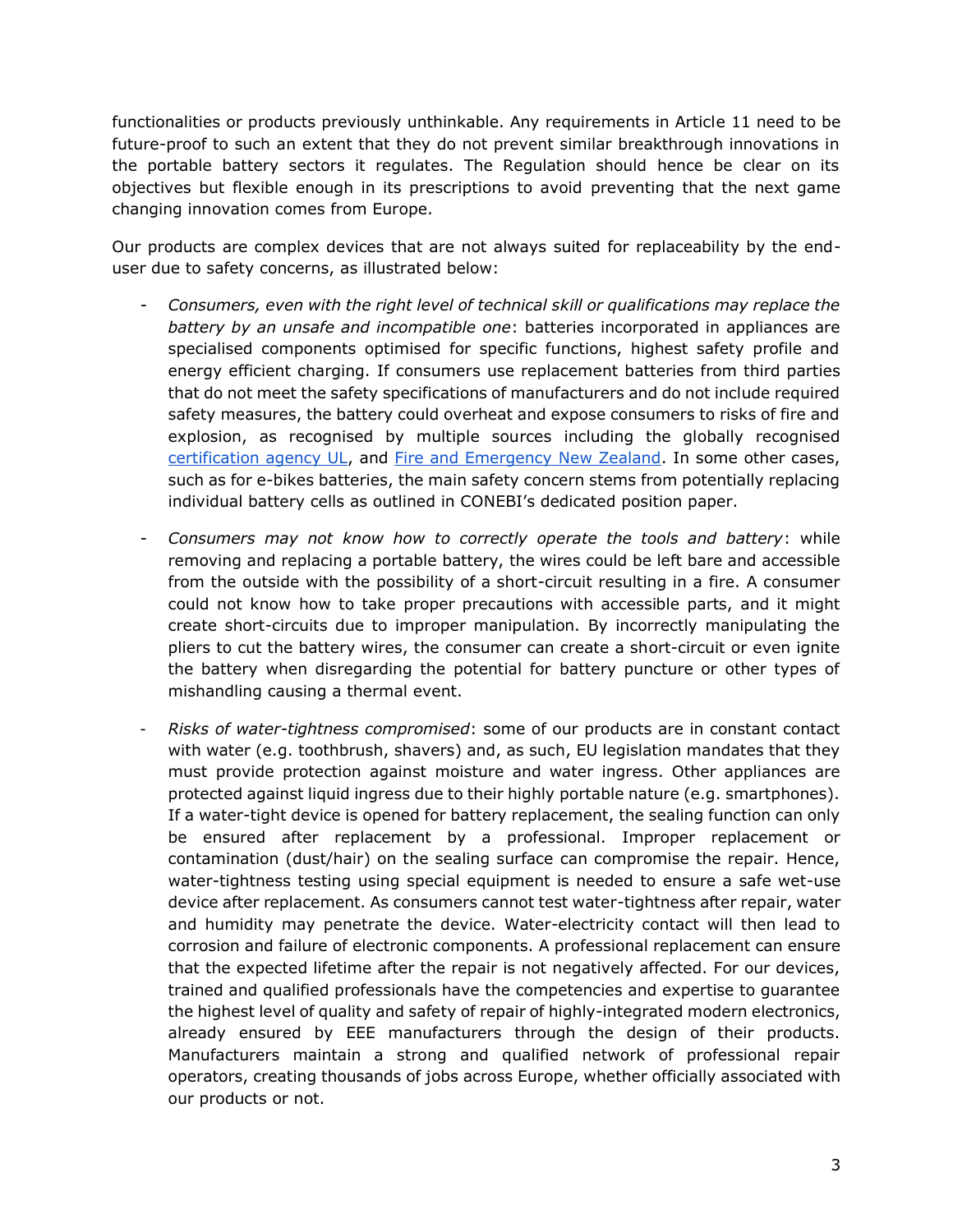**Therefore, we recommend that, for products that require special handling, replacement is performed by qualified independent operators, if the batteries have a shorter lifetime than the product, in line with the original Commission Proposal. This is necessary to minimise the risks of inappropriate replacement. Introducing the notion of "***qualified***" independent operators in the legislative text (Article 11.1) would be in line with the current Ecodesign Regulations that refer to the characteristics and competencies of professional repairers**<sup>2</sup> .

Furthermore, EEE manufacturers already provide services to ensure the safe replacement and repair of their products and offer consumers with convenient access to repair options while minimising environmental impacts beyond what would be possible via consumer-led repair models. It is highly important for the Circular Economy in Europe to keep investing in professional repair networks. To that aim, independent operators that have the relevant qualifications already exist and should be encouraged to be used for performing such an act of replacement and repair.

## **2. Transition time of at least 24 months**

The proposed Batteries Regulation will have far-reaching impacts on the design, labeling and end-of-life handling of batteries and battery-powered products. Given the extent of the changes and the significant uncertainty over the final text of the Regulation, we call on the co-legislators to provide economic operators with the necessary time to implement requirements.

Given the discussions on the requirements on removability and replaceability of portable batteries, inevitable impacts would occur with a design process that takes significant time and efforts. **We strongly recommend ensuring a transition period of at least 24 months for the application of obligations on replaceability. This proposal is a minimum to perform all design steps to be correctly performed to continue an assurance of consumer safety after replacement by independent operators (e.g. due to water ingression).** Should the final Batteries Regulation include significant changes compared to the European Commission original proposal, there would be a need for additional transition time depending on the magnitude of the changes. With a lack of a transition period, there would be additional significant economic and environment impacts:

- **Potential scrapping of thousands of appliances**. Without a transition period, thousands of already manufactured appliances, still in the warehouse, will likely be scrapped, leading to tons of unnecessary e-waste.
- **Competitive disadvantage** for European plants currently employing thousands of highly qualified workers. European plants have highly automated production lines for which adaptation to new production processes is more time and cost-intensive compared to less automated plants outside Europe.

<sup>&</sup>lt;sup>2</sup> 'Professional repairer' means an operator or undertaking which provides services of repair and professional maintenance -Commission Regulation (EU) 2019/2023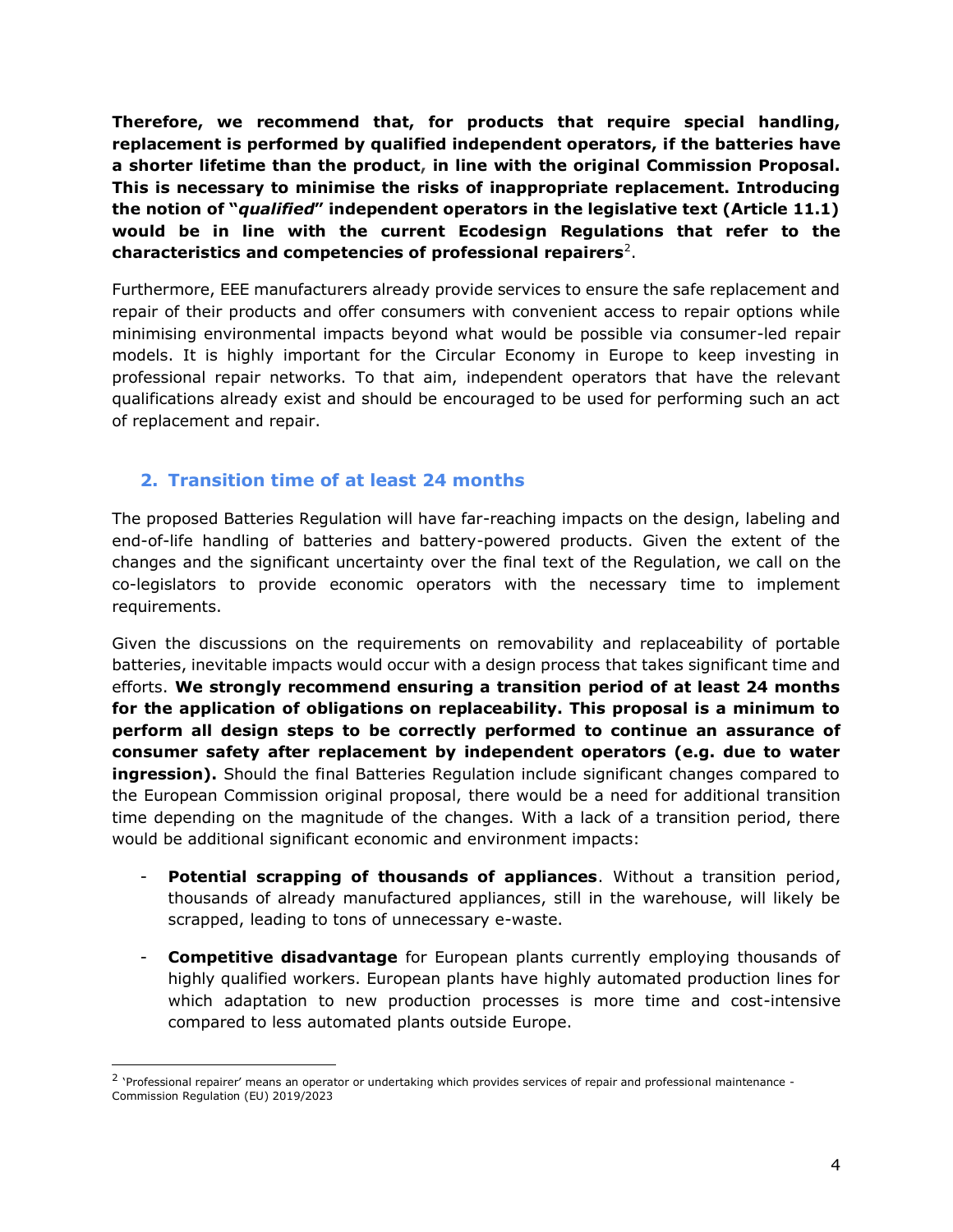Furthermore, given the short anticipated period of time between adoption and entry into force, and the lack of methodologies, a correct transition period for implementing such requirements is necessary.

## **3. Replacement with a technically identical battery**

We want to emphasise that **a battery should be considered as readily replaceable where, after its removal from an appliance, it can be substituted by a** *technically identical* **battery authorised by the manufacturer, without affecting the functioning, safety or performance of that appliance. A battery should always be exchanged as a whole. Parts of a complete, certified battery must not be replaced.**

A battery integrated in a product is a complex component in interaction with other hardware (and software) components ensuring a proper functioning of the product. Batteries incorporated in appliances are part of the safety-critical components in safety test reports of Harmonized Standards for the presumption of conformity with the safety requirements laid out in the Low Voltage Directive. Using a battery which is not listed and tested by manufacturers will endanger consumers and repair operators. While the size of the battery, for example, could be standardised and could fit in an appliance for the replacement of the defective battery, differences in the chemistries and in the charging limits exist and should be known while replacing the battery. Replacing a battery with a wrong spare battery can lead to accidents, including fire or explosions (see point 1). In a professional environment, with qualified and authorised spare parts, such risks can be duly avoided. In a consumer-led repair environment, manufacturers need to reduce the risk of safety to the user and repair operator, as well as consider questions of liability.

Logically, portable battery replacements need to be undertaken with a technically identical battery in all its characteristics, going beyond size and wattage. In advanced electronics, the original battery is an integral part of the product that seamlessly interacts with the software and mechanical elements of the device and often contains additional circuitry with charging mechanisms. To guarantee the highest level of safety, we suggest not to consider the battery as a stand-alone component that can be replaced with any battery, but to prescribe the use of batteries that conform to the original specifications and are authorised spare parts by the appliance manufacturer.

## **4. Use of publicly or commercially available tools for the replacement**

With regards to the means used for performing a proper replacement, we caution against prescribing that designs should enable replacements only with "*basic tools*". Such language refers to a very limited list of tools prescribed in standardisation. However, the request to ensure tools are available to enable a repair is fair.

We recommend using a language less restrictive such as "tools available to the public" or "commercially available tools", as defined in standard EN45554.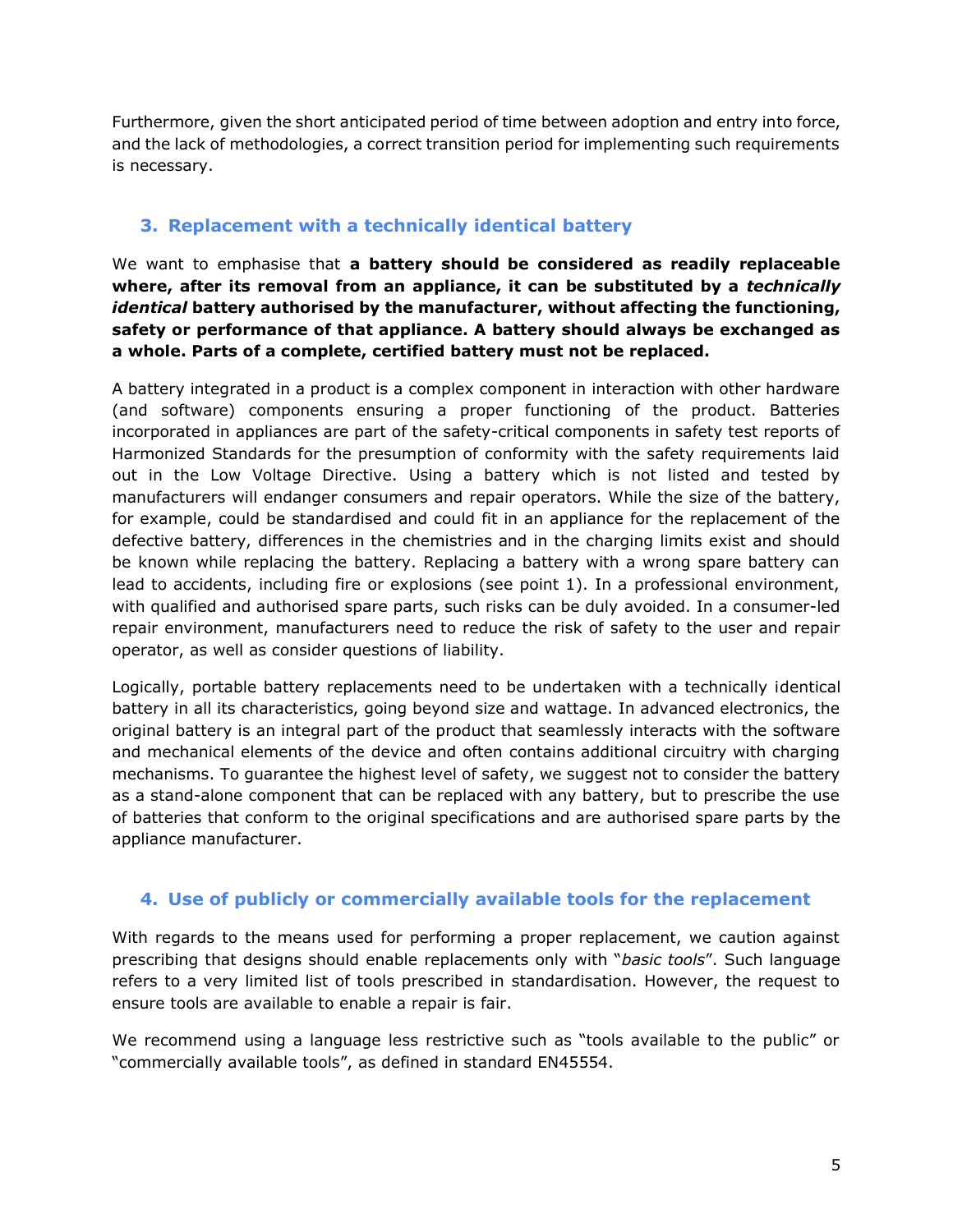Such an approach would ensure that the Regulation is more future-proof, allows for future innovations both on the tooling and the design sides, and does not limit the development of future or integration of currently already available functionalities. As an example, liquid ingress protection reduces failure rates of portable electronics exposed to water significantly, and for wet-use household appliances, like toothbrushes, is a specific safety requirement for compliance with Union Law. This does necessitate an adjusted repair process that includes water tightness testing equipment after battery replacement.

#### **5. Permanent damage**

When replacing the battery, damage to the appliance may occur, such as seal damages compromising the water tightness of the appliance and exposing consumers to safety risks or performance issues due to water leakage.

Article 11 should allow for the possibility to repair or replace parts of the appliance that have been damaged during the replacement, as long as the damage is reversible.

**That is why we recommend that replacement should occur without causing**  *permanent* **damage. It is necessary to add the word "***permanent***" to damage, in order to enable independent operators to repair potential damage they may cause to the appliance during the replacement.** This is in line with the 2019 Ecodesign requirements, namely that "*spare parts can be replaced […] without permanent damage"<sup>3</sup> .*

#### **6. Safety in software**

In a number of advanced electronics appliances, software plays an important part in ensuring that a replaced battery's charging mechanisms are safe and able to prevent thermal events. Once a battery is replaced by a spare, the software can ensure compatibility from a performance and safety perspective (e.g. consumers can receive a notification that a nongenuine part was used by a repair operator). We request the regulators, if they were to regulate software used in battery replacements, to ensure that software is at the very least still allowed to prevent safety incidents and thermal events.

For that purpose, general language such as "software shall not *affect* the replacement" is not fit for purpose, and should at least be preceded by "**Apart from ensuring safety** [...]".

<sup>3</sup> European Commission, *Ecodesign measures explained,*  [https://ec.europa.eu/commission/presscorner/detail/it/qanda\\_19\\_5889](https://ec.europa.eu/commission/presscorner/detail/it/qanda_19_5889)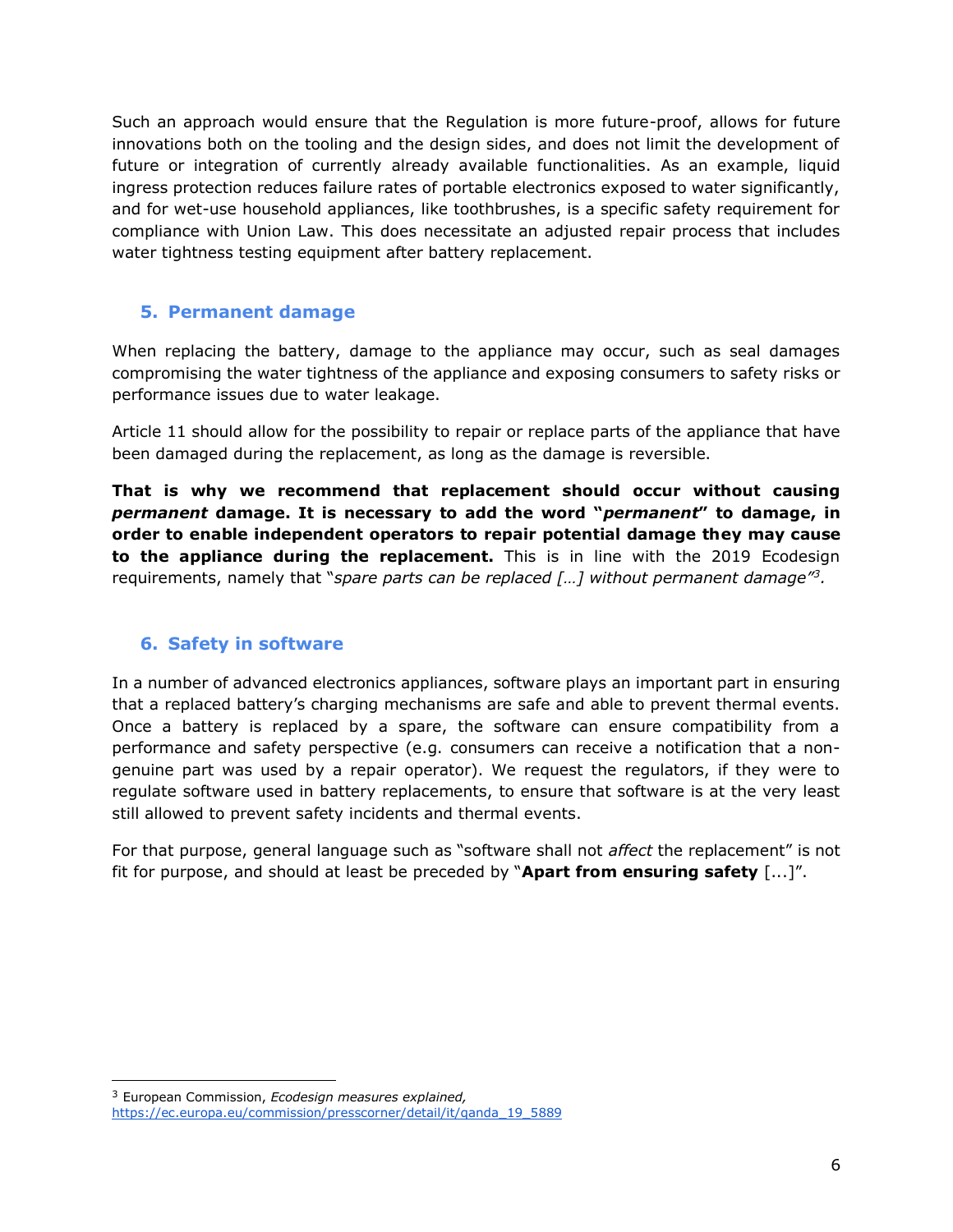#### **Signatories**

[AFNUM](https://www.afnum.fr/) - (Alliance française des industries du numérique) is the professional trade association in France that represents the manufacturers from the fields of telecommunication networks, mobile devices, consumer electronics, photography, and connected objects. AFNUM is part of the major French trade federation FIEEC (Fédération des industries électriques, électroniques et de communication), which represents over 3,000 business organizations.

[AmCham EU](https://www.amchameu.eu/) - AmCham EU speaks for American companies committed to Europe on trade, investment and competitiveness issues. It aims to ensure a growth-orientated business and investment climate in Europe. AmCham EU facilitates the resolution of transatlantic issues that impact business and plays a role in creating better understanding of EU and US positions on business matters. Aggregate US investment in Europe totalled more than €3 trillion in 2020, directly supports more than 4.8 million jobs in Europe, and generates billions of euros annually in income, trade and research and development.

[APPLiA](https://www.applia-europe.eu/) - Home Appliance Europe represents home appliance manufacturers from across Europe. By promoting innovative, sustainable policies and solutions for EU homes, APPLiA has helped build the sector into an economic powerhouse, with an annual turnover of EUR 53 billion, investing over EUR 1.6 billion in R&D activities and creating nearly 1 million jobs.

[CONEBI](https://www.conebi.eu/) - represents the European Bicycle, E-Bike, Parts & Accessories Industries via its 15 national industry members. In the EU there are more than 1,000 companies providing more than 155,000 direct/indirect jobs. Via the CONEBI's national industry members, more than 500 small, medium and large companies are represented in CONEBI.

[DIGITALEUROPE](https://www.digitaleurope.org/) - represents the digital technology industry in Europe. Our members include some of the world's largest IT, telecoms and consumer electronics companies and national associations from every part of Europe. DIGITALEUROPE wants European businesses and citizens to benefit fully from digital technologies and for Europe to grow, attract and sustain the world's best digital technology companies. DIGITALEUROPE ensures industry participation in the development and implementation of EU policies.

[EPBA](https://www.epbaeurope.net/) - The EPBA advocates the portable power solutions of its members working with regulators, NGOs and other stakeholders to create an environment of harmonized and fair legislation so customers may enjoy efficient and safe batteries to be conveniently used and recycled.

[FH](https://www.fhs.swiss/eng/homepage.html) - The Federation of the Swiss Watch Industry FH is the leading trade association of the Swiss watch industry. The FH represents and protects the commercial, legal and political interests of the Swiss watch industry, both in Switzerland and abroad.

With around 57,500 persons employed in the sector, the Swiss watch industry represents the bulk of the European watch industry. Moreover, it is a major client, possibly the largest, of the European watch component supply industry. The EU is a traditionally important market for Swiss watch exports. In 2020, the Swiss watch industry exported over six million watches with a total value of CHF 4.6 billion to